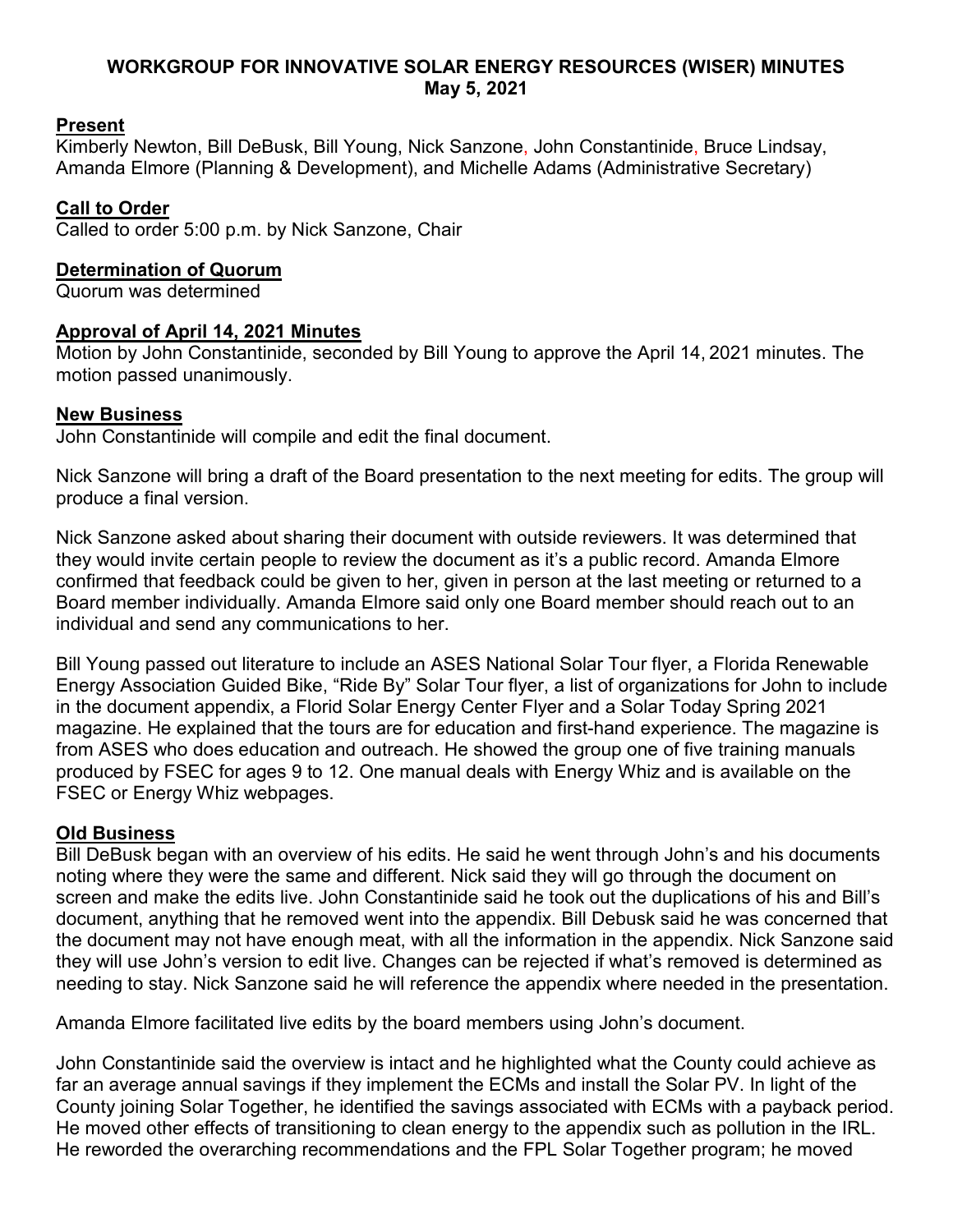WISER Minutes May 5, 2021 Page 2

Mark Bernath speaking to the appendix. The recommendation to maintain the WISER Board was moved above creation of the Energy Manager position. Bill DeBusk added two additional goals; develop an integrated plan for Solar PV systems, EV charging and mitigation of peak demand charges and power resilience. The second is, take actions to make recommendations to empower Brevard County residents to transition to clean energy sources. Nick Sanzone noted that because of the way Florida Building Code is written and property rights, it's easy for the County to make a recommendation, but very difficult to change code. Bill Young gave the example of the County, by resolution, removing the fee for putting solar on.

Bill DeBusk said he added two paragraphs in the overview that highlighted what the County had done so far, including Solar Together and IGA. John Constantinide was concerned about redundancy. Bill Young said that the executive committee at FSEC said they'd have time to read a 10 to 20-page document, but not the length as was. Bill said that the Public Works Director's comments regarding the Energy Manager position carried a lot of weight and shouldn't be moved to the appendix.

FPL's PV program and what each municipality is doing in the County as well as a map of charging stations will be added. John Constantinide said that information found during the meeting can be emailed to Amanda for immediate sharing. Bruce Lindsay asked about the fuel used each year for County vehicles in order to use in a conversion to electric calculation, to show revenue and savings. Amanda said she'll see if she can find it if it's not in the Greenhouse Gas draft. Bill Young said that Dr. Fenton had a comparison of gasoline cost vs. electric cost in his presentation. Kimberly Newton suggested including the cost of building the grid in that equation as it's a substantial cost. Nick Sanzone said he will send Amanda whatever he finds out on the formula for the electric vehicle cost benefit analysis, to send to John.

Kimberly Newton asked about the possibility of a workshop outside of the regular Commission Meeting. Amanda Elmore recommend they make it part of their public comment on the plan.

John Constantinide said he will state that the solar he addresses for the buildings on the cost benefit analysis does not address all solar needs. Considering the County is going to grow, government will need to provide services proportionally. He is not even including sherriff's offices, supervisors of elections, clerk of courts, all court houses or roads. Solar Together is great as an offset but, they need to make this solar functional, useful and reliable, to be able to keep running. Bill Young explained the significance of fault tolerant architecture. John Constantinide explained where it will be put back in as well as having battery backups.

Nick Sanzone asked if they could include a cost benefit analysis summary as part of goal one. Kimberly Newton suggested looking at and referencing the Multi-Generational Building in Cape Canaveral; it includes battery backups and solar and will act as a command post during emergencies.

Regarding the request for the County to implement energy efficient construction, John Constantinide explained that the only way to amend building code is to make it more stringent. The stringency cannot make another part of the code less lax. The County Commission would need to pass it, then the building permitting department would need to process and enforce it, then inspectors would need to go out to make sure it gets done.

Kimberly Newton said that the movement in the County and municipalities is to make housing more affordable. Suggesting things that will add additional cost to building a home, may not go over well. It